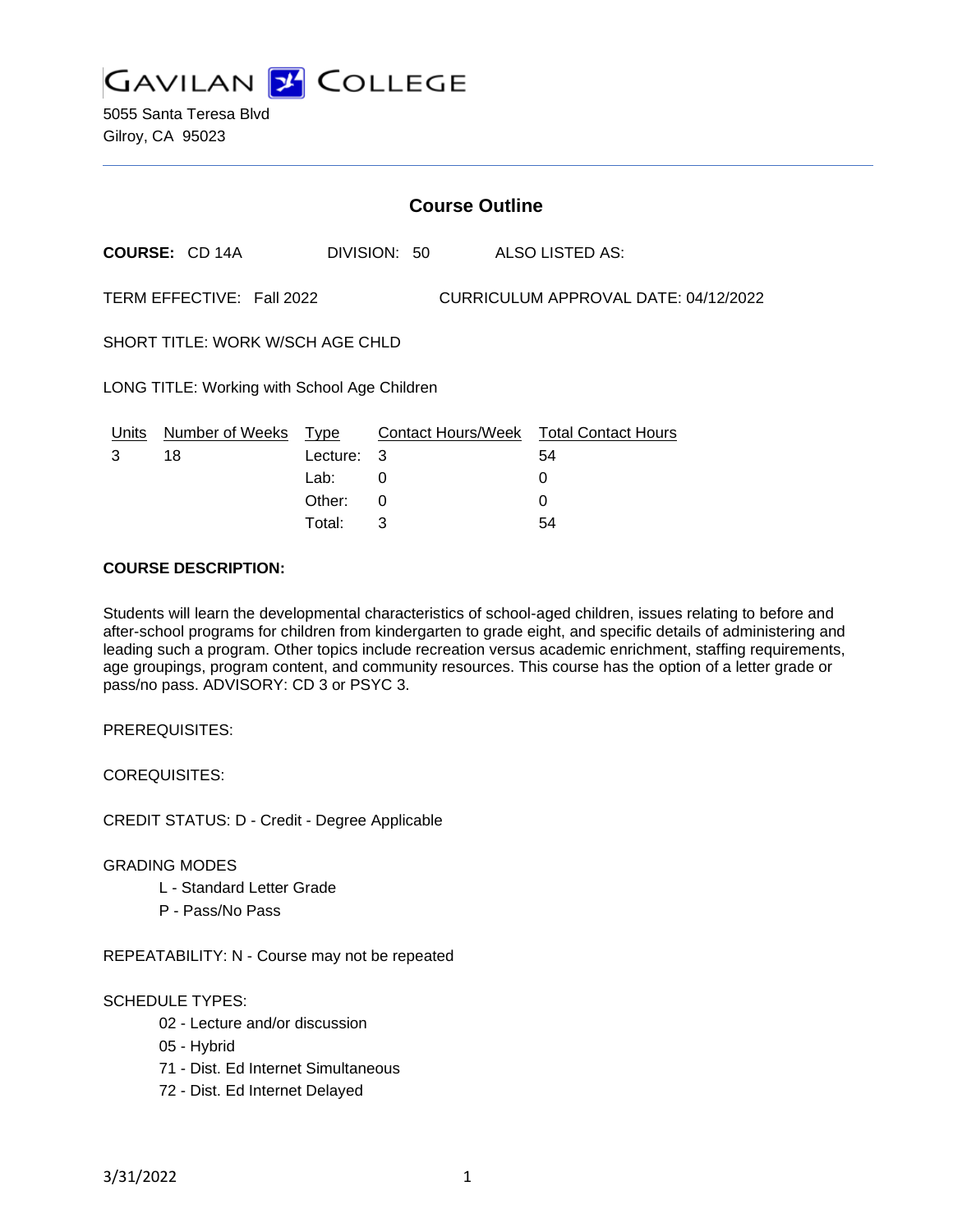## **STUDENT LEARNING OUTCOMES:**

By the end of this course, a student should:

1. Observe and demonstrate strategies to establish productive relationships between children, staff and families.

2. Review and explain the principles of growth and development for 5 ? 12 year old children.

3. Demonstrate the ability to advance children's physical, cognitive, social, and emotional development through personal interaction, environment and curriculum planning.

4. Identify and discuss the elements of a high quality after school program.

## **COURSE OBJECTIVES:**

By the end of this course, a student should:

1. Identify different models of school-age programs and design a model of leadership in programs and advocacy for children and families needs.

2. Plan developmentally appropriate school-age curriculum activities in three domains of development: cognitive, affective, and psychomotor.

3. Articulate three major child development theories and translate these theories into appropriate school-age care environments that include centers and materials.

## **CONTENT, STUDENT PERFORMANCE OBJECTIVES, OUT-OF-CLASS ASSIGNMENTS**

Curriculum Approval Date: 04/12/2022

4 Hours

Content: Introduction. Getting Acquainted. Where Are Our Children After School. What Exactly is an Out of School Program. What is Quality in OST.

3 Hours

Content: View of the Field: School-Age Care and Youth Development. Options of Care. Elements of Effective Before and After School Care.

3 Hours

Content: Developing and Ensuring Program Quality. Continuous Program Improvement and Accreditation. 3 Hours

Content: What Does it Take to Work with School-Age Children. Meet the Adults. The Common Need: A Knowledge of Child Development. Educational Options. Characteristics of People Who Work Successfully With Children.

3 Hours

Content: Theories of Child Development. Physical Growth and Development. Socio-Emotional Development. Cognitive Development. Moral Development. Learning Theory. Ecological Systems Theory.

3 Hours

Content: The Adult's Role in Socialization and Development. The Process of Socialization. Adults and the Development of the Personality. Adults as Teachers.

Site Visit Observation Due.

3 Hours

Midterm Exam.

3 Hours

Content: Concerns Facing Today's Children. Understanding and Guiding Children's Behavior. Parent's and Children's Fears and Concerns. Maslow's Hierarchy of Needs. Family School and Community Issues. Conditions Affecting Children's Behavior. Guiding Children's Behavior.

3 Hours

Content: Environments for School-Age Children. Physical Settings. Three Dimensions of Environments for Children. Attractive, Interesting and Safe Environments. Accessible Environments for All Children. Evaluation of Environments.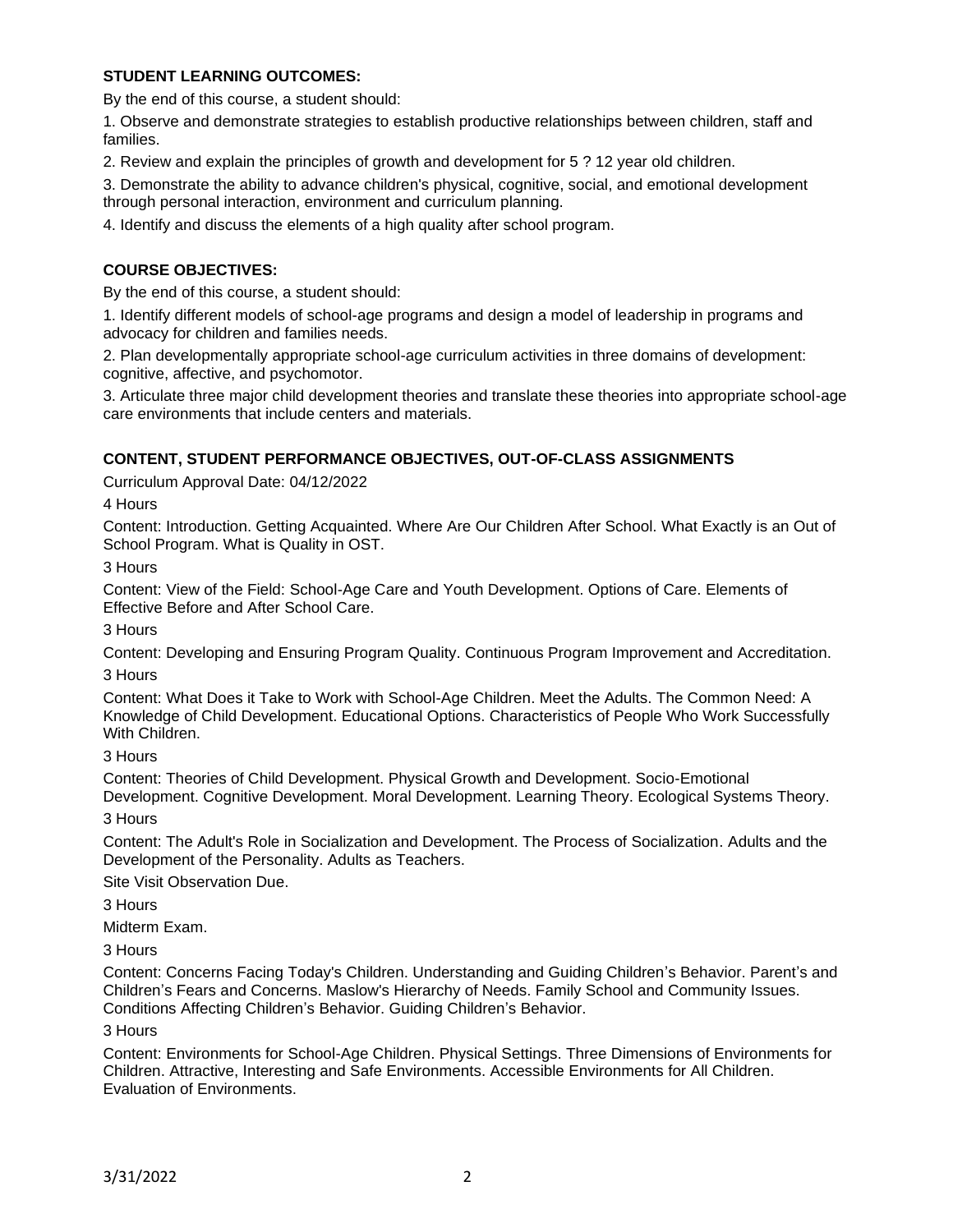# 3 Hours

Content: Cooperative Program Planning. The -Curriculum- of School-Age Programs. Developing Curriculum Plans. The Benefits of Advanced Planning. Planning the Month, Week, Day. Planning an Activity. Planning Long Term Activities. Evaluating Curriculum.

3 Hours

Content: A Health and Fitness Curriculum: Fighting Back Against Childhood Obesity. An Epidemic of Obesity. Developing Lifelong Health and Fitness Habits. Incorporating Nutrition Education and Physical Activity into Your Programs.

3 Hours

Content: Engaging Children in Indoor Activities.

3 Hours

Content: Engaging Children in Outdoor Activities. The Importance of Choice and Play. Balancing Academic Enrichment and Applied Knowledge. Activities that Support Learning. Creative Arts. Health and Fitness. Technology. Outdoor Environments. Unstructured Play. Nature and Ecological Activities. Games and Sports. Other Outdoor Pursuits.

3 Hours

Content: Working with Older School-Age Children and Teens. Developmental Characteristics. Differences in Programs. Characteristics of Successful Programs.

3 Hours

Content: Developing Partnerships with Family, School and Community. Building Relationships with Families, Schools and the Community.

6 Hours

Content: Licensing, Policy and Personnel Issues. Administrative Issues: Licensing, Policy, and Personnel. Curriculum Project Due.

Review for Final.

2 Hours

Final Exam

## **METHODS OF INSTRUCTION:**

Traditional Lecture:

1. Lecture with use of overhead projector and white board.

2. Film/video presentation and class discussion.

3. Small group collaborative projects to be done in class.

4. Guest speakers and/or panel presentations when appropriate and available.

-OR-

Distance Learning:

1. Lectures, graphics, and other visuals posted on web site on a weekly basis.

2. Internet based class discussion weekly.

3. One-on-one student/instructor communication on designated topics.

4. Student assignments submitted for evaluation by mail, fax, or e-mail.

5. Guest presenters and/or panel presentation in online chat rooms when technology becomes available to do so.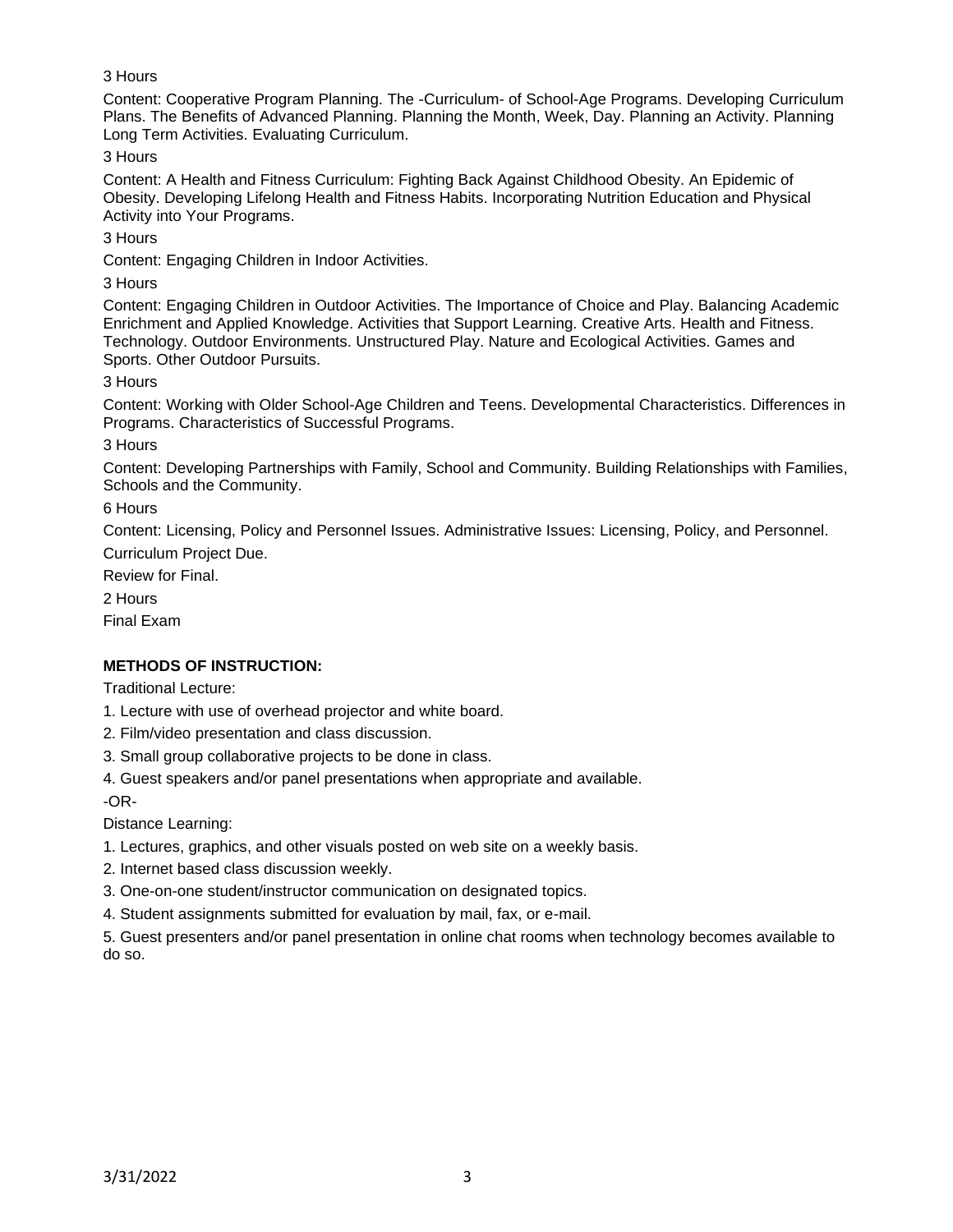# **OUT OF CLASS ASSIGNMENTS:**

Required Outside Hours 6 Assignment Description Read the appropriate textbook chapter on School-Age Child Care: The Problem Examined . . . Solutions Explored.

Required Outside Hours 6 Assignment Description Read the appropriate textbook chapter. Complete Interview Handout.

Required Outside Hours 6

Assignment Description

Read the appropriate textbook chapter. Contact one agency or resource for families in your community and be prepared to report on your findings.

Required Outside Hours 6

Assignment Description

Read the appropriate textbook chapter. Be prepared to discuss the seven types of families usually represented in school-age day care facilities, including consideration of your responsibility to these families.

Required Outside Hours 6 Assignment Description Read the appropriate textbook chapter. Read The Emerging Self and Self Esteem handouts. Plan Self Esteem Presentation for Midterm.

Required Outside Hours 6

Assignment Description

Read the appropriate textbook chapters. Plan an activity to present in class which could be presented in a combined ages setting.

Required Outside Hours 6

Assignment Description

Read the appropriate textbook chapters. Write an essay on the topic, "Why Would Anyone Choose to Care for School-Age Child Care Kids?" Plan one "Kid Pleaser" activity to share.

Required Outside Hours 6

Assignment Description

Read the appropriate textbook chapters. Prepare Midterm Practicum: Present 3 Activities for Self Esteem Building.

Required Outside Hours 6 Assignment Description Read the appropriate textbook chapters. Plan one activity which will utilize as much of the total facility as possible.

Required Outside Hours 6 Assignment Description Read appropriate textbook chapters. Prepare a sample schedule for your ideal school-age child care facility.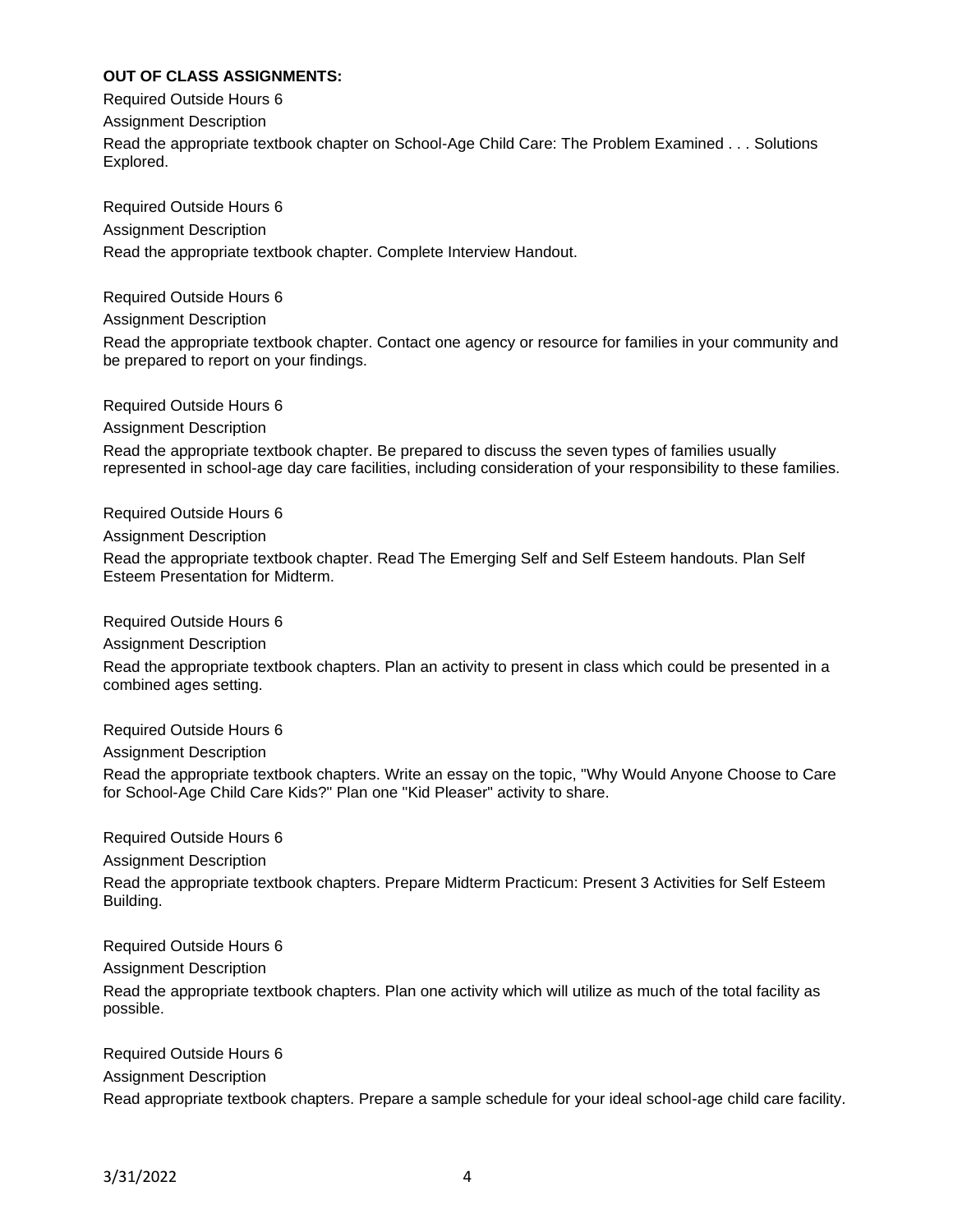Required Outside Hours 6 Assignment Description Read appropriate textbook material. Plan one activity from a developmental perspective, for one ability level.

Required Outside Hours 6

Assignment Description

Read assigned materials and then write an essay on professional preparation, body of knowledge and skills necessary to be the Quality Caregiver of a School-Age Child Care Facility. Prepare one activity from assigned reading.

Required Outside Hours 6 Assignment Description Read the chapter on Bibliotherapy. Plan one activity using this information.

Required Outside Hours 6 Assignment Description Prepare your favorite Multicultural or Ethnic Activities and Plans to bring to class. Work on term paper.

Required Outside Hours 6 Assignment Description Research motivational activities. Design an award, certificate, or contract.

Required Outside Hours 6 Assignment Description Finish term paper and develop an oral presentation of the paper to be presented in class. Research samples of contemporary literature to display and discuss in class.

Required Outside Hours 12 Assignment Description Complete final project. Review material covered during the course. Prepare for final.

## **METHODS OF EVALUATION:**

Writing assignments Evaluation Percent 50 Evaluation Description Percent range of total grade: 40% to 70% Written Homework, Essay Exams, Term or Other Papers

Problem-solving assignments Evaluation Percent 10 Evaluation Description 10% - 40% Written Assignments, Project, Exam

Objective examinations Evaluation Percent 40 Evaluation Description Percent range of total grade: 30% to 60% Multiple Choice, True/False, Matching Items, Completion